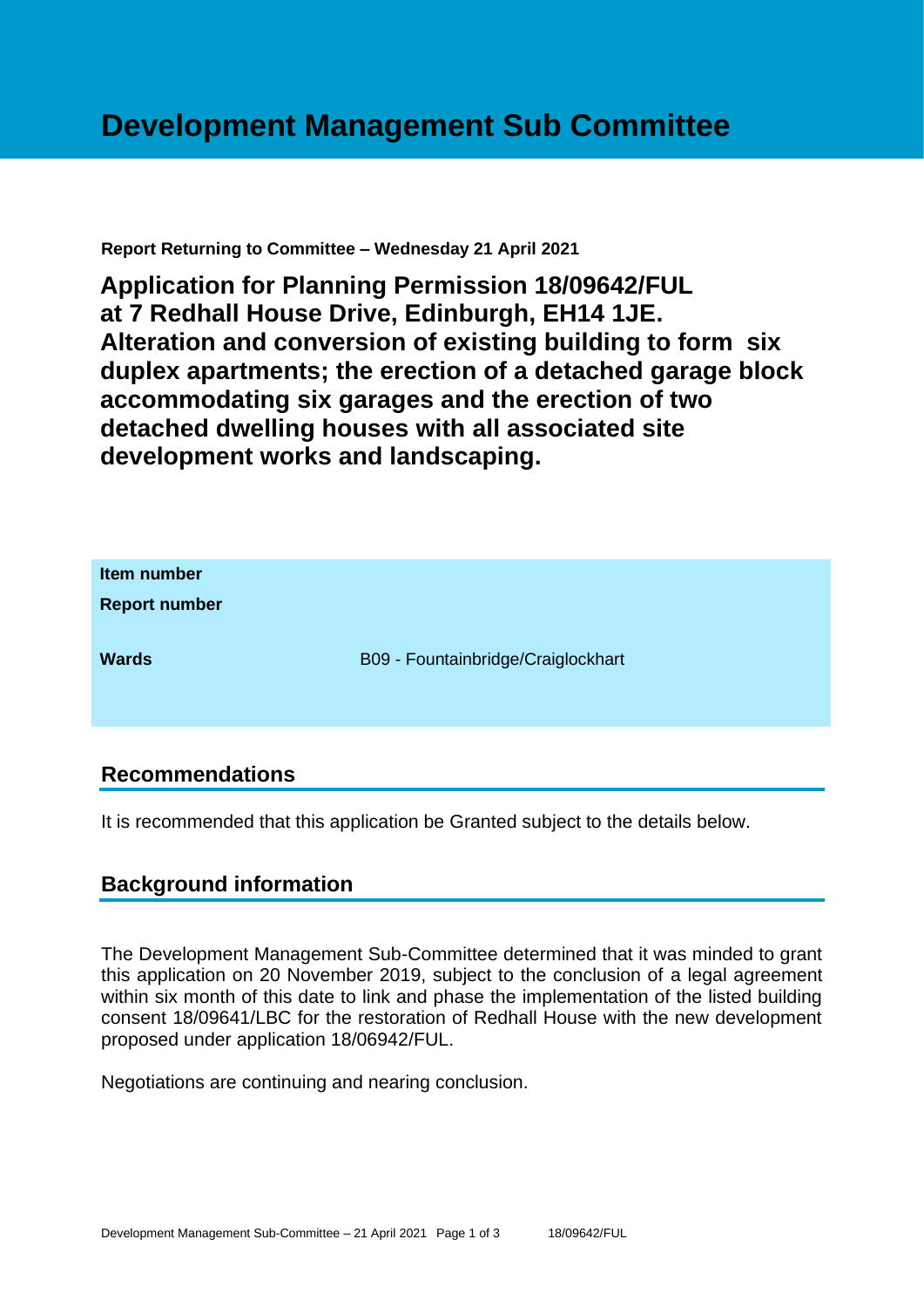Under the Scheme of Delegation, the Chief Planning Officer has delegated powers to extend the six-month period for concluding a legal agreement to nine months, provided meaningful progress is being achieved. This delegated power was used to extend the period for concluding the legal agreement in this case. An extension to this time period was agreed on the 13 May 2020.

A further extension of time was agreed at the Development Management Sub Committee on the 16 December 2020. The report stated that this extension was until June 2021 but when the report was presented, a three month extension was referred to and this was what was resolved by Committee. Negotiations are ongoing and the applicant has confirmed they require until June to achieve this.

The three month period has now been exceeded and therefore requires to be returned to Committee for a decision until June 2021.

# **Main Report**

There are no new material planning considerations which affect the Development Management Sub-Committee original decision on 20 November 2019 that it was minded to grant this application subject to a legal agreement first being concluded to link and phase the implementation of the listed building consent 18/09641/LBC for the restoration of Redhall House with the new development proposed under application 18/06942/FUL.

Conclusion of the legal agreement process has been signed by the owners but has been delayed due to the financing of the development by the bank. The applicant's solicitor has confirmed their client is taking steps to resolve this issue and advises that the timescale of this being concluded is within the next 3-4 months.

These matters are being actively pursued between both parties.

A further extension of time was agreed at the Development Management Sub Committee on the 16 December 2020. The report stated that this extension was until June 2021 but when the report was presented, a three month extension was referred to and this was what was resolved by Committee. Negotiations are ongoing and the applicant has confirmed they require until June to achieve this.

The three month period has now been exceeded and therefore requires to be returned to Committee for a decision.

If this application is approved, a `Minded to Grant' letter will be sent to the agents setting out the amended informative deadline for conclusion of the legal agreement and including all of the original conditions and remaining informatives stated in the original `Minded to Grant' letter of 22 November 2019.

It is recommended the period for concluding the legal agreement be extended to enable planning permission thereafter to be released. A period until the end of June 2021 is requested.